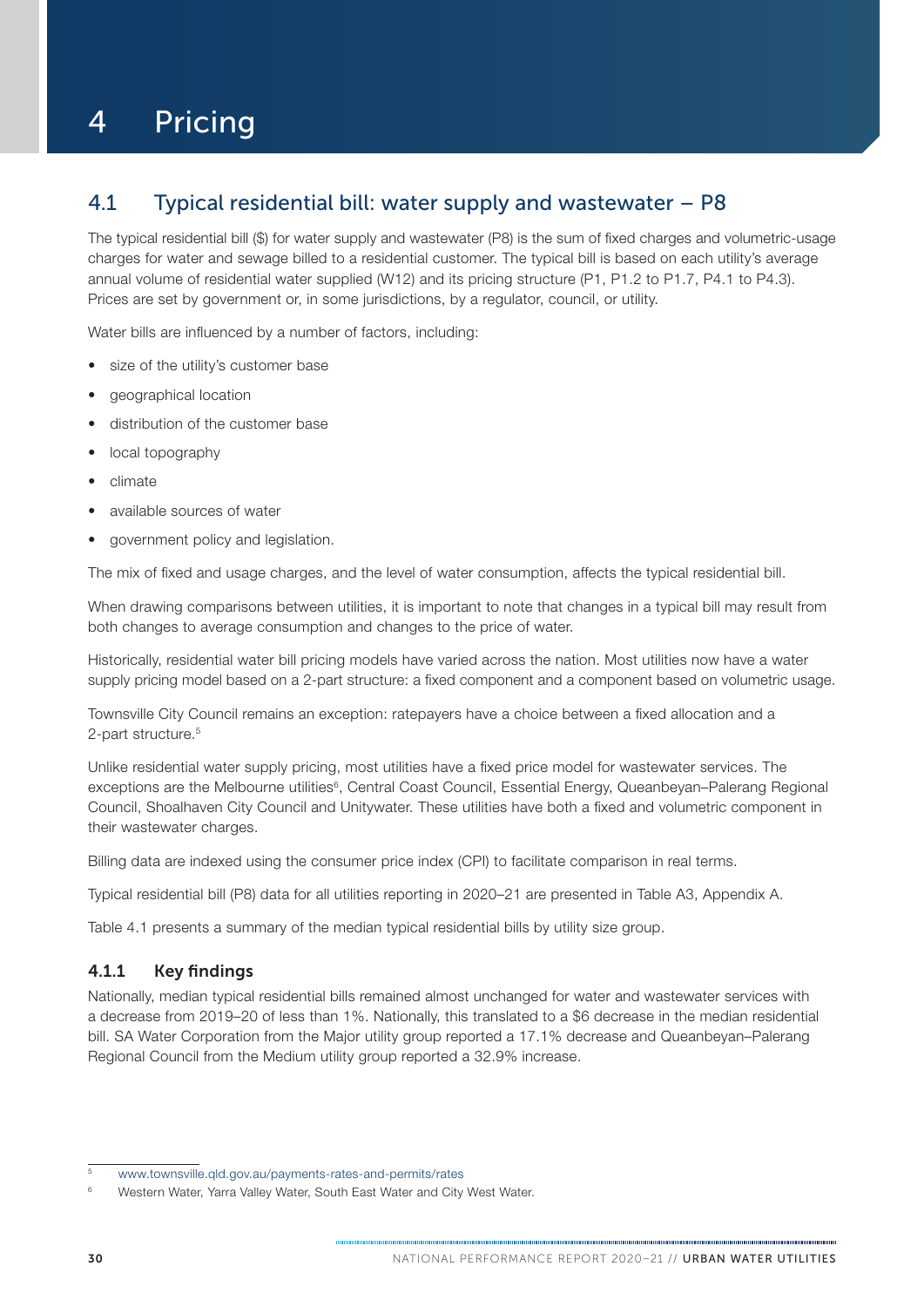| <b>Utility</b><br>group | Range                |                          | No. utilities with<br>increase/decrease<br>from 2019-20 |                 | <b>Median</b> |             | Change<br>in median<br>from<br>$2019 - 20$ |
|-------------------------|----------------------|--------------------------|---------------------------------------------------------|-----------------|---------------|-------------|--------------------------------------------|
|                         | <b>High</b>          | Low                      | <b>Increase</b>                                         | <b>Decrease</b> | 2019-20       | $2020 - 21$ | (%)                                        |
| Major                   | 1,647                | 903                      | 3                                                       | 12              | 1,189         | 1,100       | $-7$                                       |
|                         | <b>Gold Coast</b>    | <b>Central Coast</b>     |                                                         |                 |               |             |                                            |
| Large                   | 1,831                | 895                      | 3                                                       | 10              | 1,369         | 1,343       | $-2$                                       |
|                         | P&W (Darwin)         | Goulburn Valley<br>Water |                                                         |                 |               |             |                                            |
| Medium                  | 1,947                | 982                      | 9                                                       | 12              | 1,501         | 1,516       | 1                                          |
|                         | Queanbeyan           | Lower Murray<br>Water    |                                                         |                 |               |             |                                            |
| Small                   | 2,126                | 1,180                    | 11                                                      | 11              | 1,679         | 1,627       | $-3$                                       |
|                         | Central<br>Highlands | Westernport<br>Water     |                                                         |                 |               |             |                                            |
| All size                | 2,126                | 895                      | 26                                                      | 45              | 1,449         | 1,443       | $-0.4$                                     |
| groups<br>(national)    | Central<br>Highlands | Goulburn Valley<br>Water |                                                         |                 |               |             |                                            |

#### <span id="page-1-0"></span>Table 4.1 Overview of results: Typical residential bill: water supply and wastewater (\$)

Note: The typical residential bill in each year is calculated using data from all utilities supplying both water and wastewater services in that year.

Figure 4.1 shows a box-and-whisker plot of typical residential bills for all utilities reporting data in a given year. For a sixth consecutive year, residential bills have remained steady; the national median remained almost unchanged from 2019–20.



Figure 4.1 Typical residential bill: water supply and wastewater (\$), 2010–11 to 2020–21

#### 4.1.2 Results and analysis – Major utility group

[Figure 4.2](#page-2-0) presents a ranked breakdown of the typical residential bill for the Major utility group. The figure shows the water (P3) and wastewater (P6) components of the bill for each utility.

Since 2016–17, typical residential bills for Central Coast Council customers have generally trended downwards; they decreased from \$1324 in 2016–17 to \$903 in 2020–21 and became the cheapest utility in the Major utility group. City West Water, which had previously been the cheapest utility, became the second cheapest in 2020–21.

City of Gold Coast, Water Corporation – Perth and Logan City Council remain the 3 most expensive retailers, consistent with previous years.

The variation in the typical residential bill for the Major utility group is larger than in previous years. The highest percentage increase (8.1%) was at Barwon Water and the greatest percentage decrease (17.1%) was at the SA Water Corporation.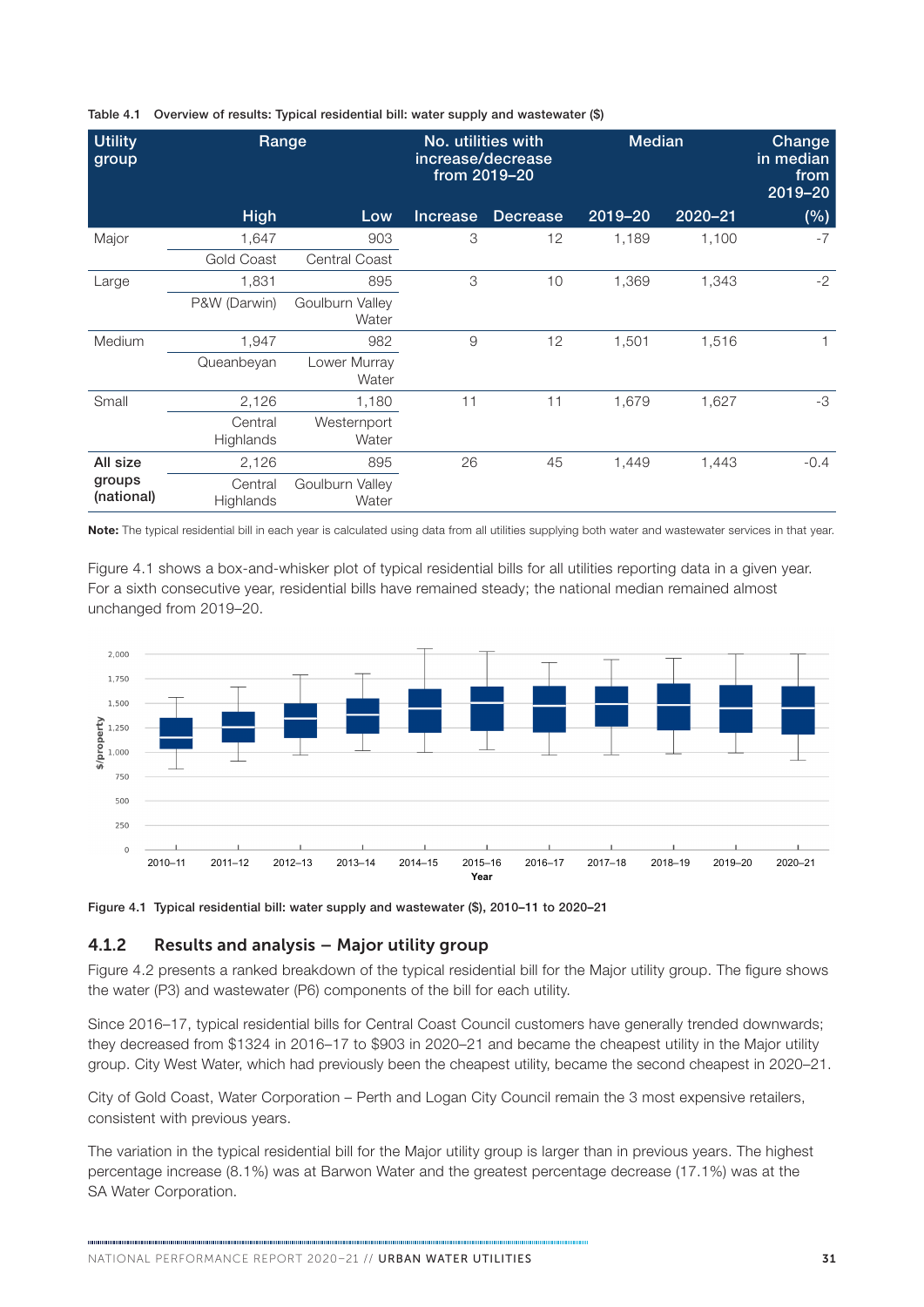<span id="page-2-0"></span>

| <b>Gold Coast</b>                                                                                                     |                                                                      |              |       |                |
|-----------------------------------------------------------------------------------------------------------------------|----------------------------------------------------------------------|--------------|-------|----------------|
| WC (Perth)                                                                                                            |                                                                      |              |       |                |
| Logan                                                                                                                 |                                                                      |              |       |                |
| Unitywater                                                                                                            |                                                                      |              |       |                |
| <b>Urban Utilities</b>                                                                                                |                                                                      |              |       |                |
| <b>TasWater</b>                                                                                                       |                                                                      |              |       |                |
| <b>Barwon Water</b>                                                                                                   |                                                                      |              |       |                |
| Icon Water                                                                                                            |                                                                      |              |       |                |
| <b>Hunter Water</b><br><b>SA Water</b>                                                                                |                                                                      |              |       |                |
| <b>Yarra Valley Water</b>                                                                                             |                                                                      |              |       |                |
| Sydney Water                                                                                                          |                                                                      |              |       |                |
| <b>South East Water</b>                                                                                               |                                                                      |              |       |                |
| <b>City West Water</b>                                                                                                |                                                                      |              |       |                |
| Central Coast<br>200                                                                                                  | 400<br>600                                                           | 800<br>1,000 | 1,200 | 1,600<br>1,400 |
| Legend<br>Typical residential bill (\$)                                                                               |                                                                      |              |       |                |
| 2016-17<br>Water L<br>$2017 - 18$<br>Water  <br>2018-19<br>Water  <br>2019-20<br>Water  <br>Water <b>I</b><br>2020-21 | Wastewater<br>Wastewater<br>Wastewater  <br>Wastewater<br>Wastewater |              |       |                |

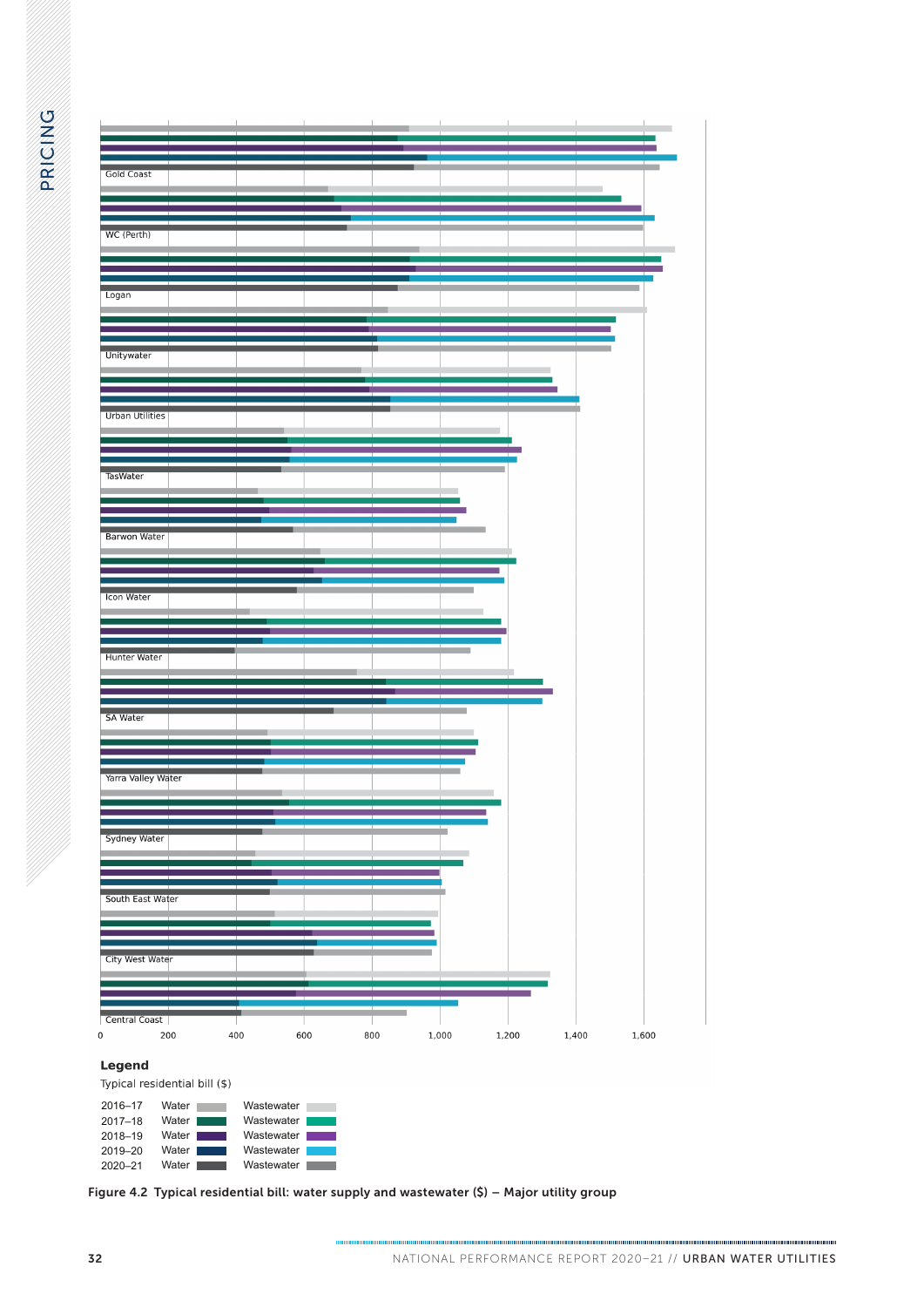# 4.2 Annual residential bill based on 200 kL per annum: water supply and wastewater – P7

The annual bill (\$) based on 200 kL for water and wastewater services (P7) is the sum of the annual bill for the supply of 200 kL of water (P2) and the annual bill for the provision of wastewater services for a residential customer using 200 kL of water (P5).

While the typical residential bill (P8) is the best quide to determining the impact of pricing on customers, the annual bill based on 200 kL aids comparisons between utilities. Adopting a consistent 200 kL as the basis for the bill partially normalises the data, correcting for differences in the volumes of water supplied and providing insight into price variations.

Billing data are indexed using the consumer price index (CPI) to facilitate comparison in real terms.

Annual bill based on 200 kL (water supply and wastewater) data for related utilities presented in [Table A4,](#page--1-0)  [Appendix A.](#page--1-0)

## 4.2.1 Key findings

Table 4.2 presents a summary of the median 200 kL/annum residential bill data by utility size group.

| <b>Utility</b><br>group |             | Range                    | No. utilities with<br>increase/decrease<br>from 2019-20 |                 | <b>Total</b> |             | <b>Change</b><br>in median<br>from<br>2019-20 |
|-------------------------|-------------|--------------------------|---------------------------------------------------------|-----------------|--------------|-------------|-----------------------------------------------|
|                         | <b>High</b> | Low                      | <b>Increase</b>                                         | <b>Decrease</b> | 2019-20      | $2020 - 21$ | (%)                                           |
| Major                   | 1,840       | 989                      | 2                                                       | 13              | 1,277        | 1,211       | $-5$                                          |
|                         | Logan       | <b>Central Coast</b>     |                                                         |                 |              |             |                                               |
| Large                   | 1,770       | 826                      | $\overline{4}$                                          | 9               | 1,382        | 1,359       | $-2$                                          |
|                         | Toowoomba   | Goulburn Valley<br>Water |                                                         |                 |              |             |                                               |
| Medium                  | 3,036       | 791                      | 11                                                      | 9               | 1,478        | 1,499       |                                               |
|                         | Tweed       | Lower Murray<br>Water    |                                                         |                 |              |             |                                               |
| Small                   | 2,112       | 1,252                    | 14                                                      | 8               | 1,626        | 1,645       |                                               |
|                         | Bega Valley | <b>Essential Energy</b>  |                                                         |                 |              |             |                                               |
| All utility             | 3,036       | 791                      | 31                                                      | 39              | 1,478        | 1,518       | 2                                             |
| groups<br>(national)    | Tweed       | Lower Murray<br>Water    |                                                         |                 |              |             |                                               |

| Table 4.2 Overview of results: Annual residential bill based on 200 kL per annum: water supply and wastewater (\$) |  |
|--------------------------------------------------------------------------------------------------------------------|--|

Note: The 200 kL residential bill data for water supply and wastewater for each year are calculated using data from all utilities reporting against the P2 and P5 indicators in that year.

On a 200 kL/annum basis, the national median bill in 2020–21 was a slight (2%) increase from 2019–20. The Major and Large utility groups had decreased by 5% and 2% respectively while all other utility groups had a small increase (1%) compared to 2019–20. The Small utility group had a large variation in changes, from an 20.8% increase by Armidale Regional Council to a decrease of 2.1% by Water Corporation – Australind/Eaton.

## 4.2.2 Results and analysis – Major utility group

[Figure 4.3](#page-4-0) presents a ranked breakdown of the annual residential bill based on 200 kL for the Major utility group. The figure reinforces the higher volumetric pricing of water by Queensland's Major utilities as in previous years, but it also demonstrates the decreasing trend over the last 5 periods by Central Coast Council and SA Water Corporation. This decrease was also reflected in the typical residential bill (P8).

Urban Utilities had the highest percentage increase in annual residential bill based on 200 kL in this utility group (1.3%). SA Water Corporation had the largest annual percentage decrease (17.4%).